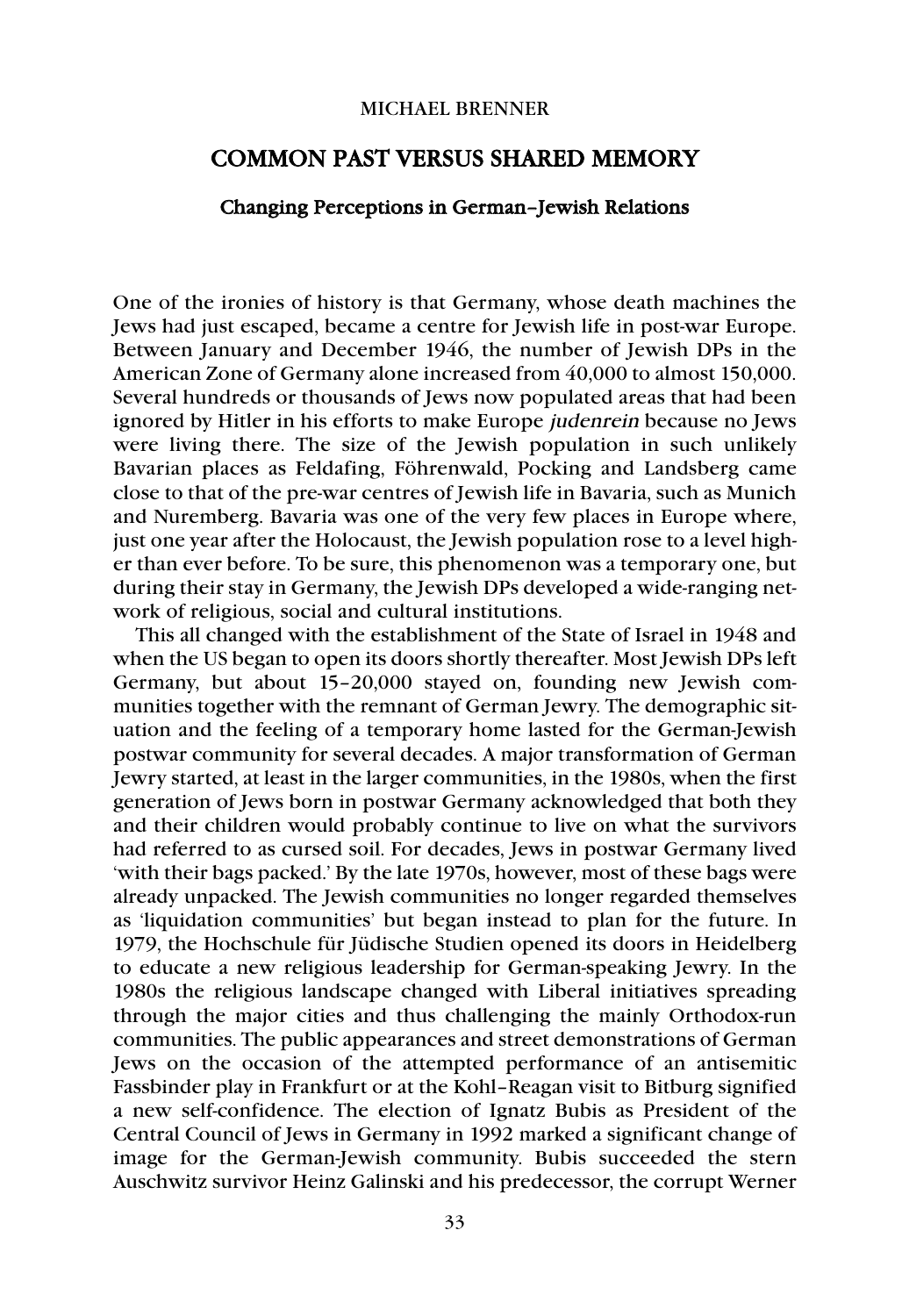Nachmann, who had enriched himself with millions of German Marks of reparation money. A child survivor of the Holocaust, Bubis symbolised a new optimism among German Jews. He is today one of the best known public figures in Germany, having even been suggested as a candidate for the post of President of the Federal Republic.

All these changes would have been little more than cosmetic, if the demographics had not also changed. In 1989, the official number of Jews in Germany was 27,711, more or less the same number as during the preceding 30 years. Despite natural population decline and one of the highest intermarriage rates, the size of the postwar German-Jewish community has remained constant due to a steady trickle of immigrants. In the 1950s there were returnees from Israel and South America; in 1956 and 1968 Jews came to Germany from Poland; and in the 1970s Iranian Jews settled mainly in Hamburg, while Israelis moved to all major cities. Some Russian Jews ended up in Berlin and a few other places as early as the 1970s, but even in the late 1980s there were still no signs of a dramatic change in the situation.

November 9<sup>th</sup>, a date that had once signified the downfall of German and European Jewry, received an additional meaning in both German and German-Jewish history in 1989. When the Berlin wall came down, the doors were opened not only to hundreds of thousands of East Germans from the former GDR and to ethnic Germans from the former Soviet Union but also to somewhat more unlikely candidates for immigration. Owing to a rise in antisemitic rhetoric and action, as well as political instability and economic depression, Jews in the former Soviet Union began to look for new homes. Most of them found them in the Jewish homeland, while others went to what was often still perceived as the Goldene Medine. But not all Russian, Ukrainian and Baltic Jews were prepared to move to a country threatened by war and internal tension, and not all were able to obtain immigrant visas to the United States. Those who were willing to leave but did not want to go to Israel and could not go to the US had one other option – to stay in Europe and settle in the newly reunified Germany. Why Germany? Perhaps because Germany was the only country in the world apart from Israel that could not say no to Jews knocking at its gates. Considering itself the legal successor of Nazi Germany and anxious to confront its own past, the German government had attempted to preserve and protect its tiny Jewish community. Postwar democratic Germany had always been judged, among other things, by its behaviour towards the Jews. To close the door on an influx of potential Jewish immigrants thus seemed impossible for the 'New Germany'. By the turn of the millennium the German-Jewish community had tripled to 100,000 members. All these developments had their impact on German–Jewish relations as well.

The term German–Jewish relations has been much debated, since it implies that German Jews cannot be German. There can be no doubt, however, that when it comes to the Holocaust, the collective memories of Germans and Jews diverge. In this respect Jews and Germans face a common past, which is anything but a shared memory. To blur this distinction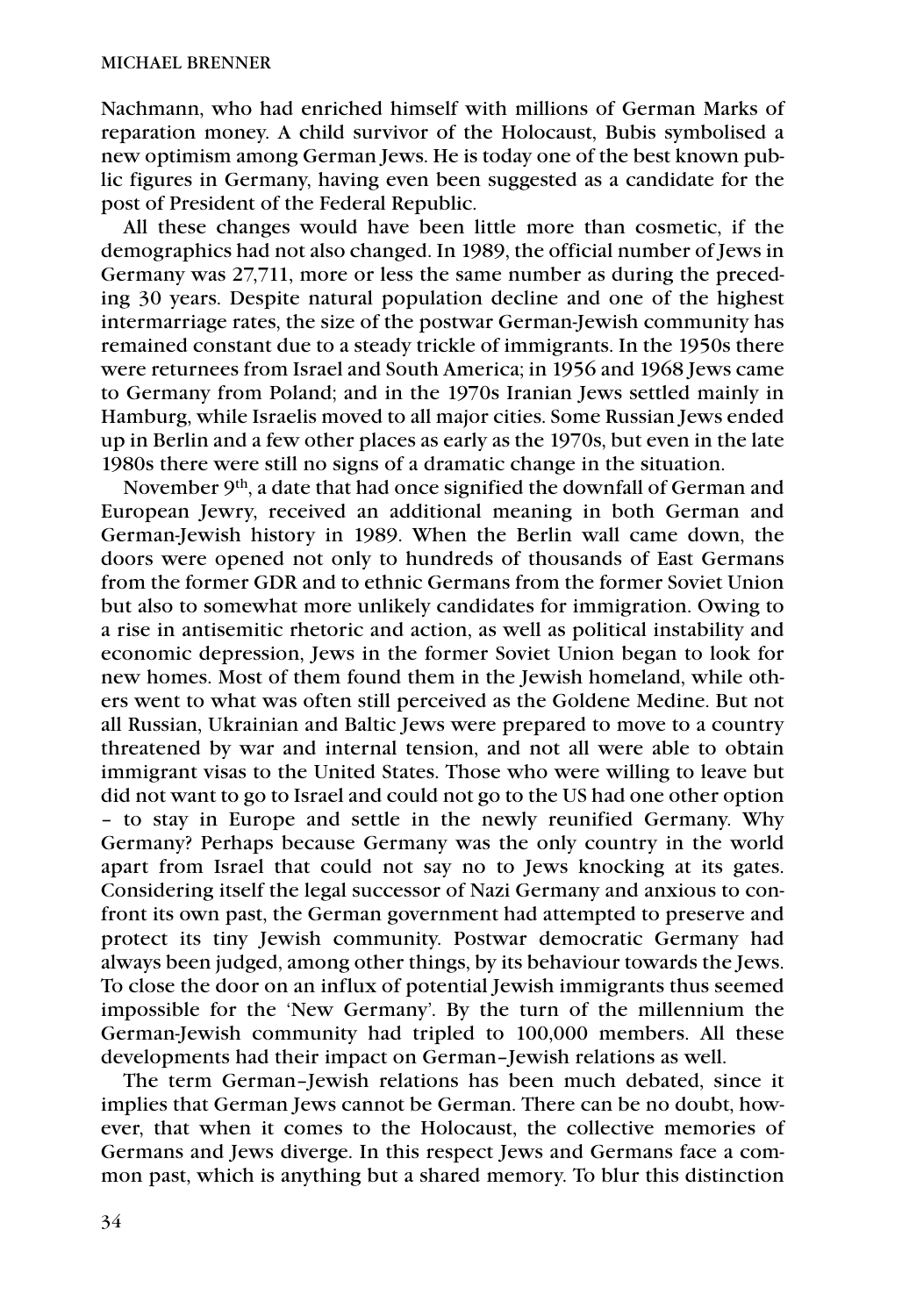is, in my view, one of the major issues of recent debates to which the writer Martin Walser gave only the starting signal. It was Klaus von Dohnanyi, the former mayor of Hamburg, who said the decisive words in this struggle over memory in a conversation with Ignatz Bubis: "What would you, the Jews, have done, if the Nazis had not been antisemitic?" One might argue that Dohnanyi could legitimately ask this question. His father had been executed as part of the anti-Hitler resistance, representing the 'other' Germany. However, this kind of statement lies at the core of turning a common past into a shared memory, at least a hypothetically shared memory, in which anyone could have been a perpetrator and anyone could have been a victim. Thus, Dohnanyi immediately spelled out the logical continuation of the argument: "We are vulnerable, too." And we, of course, stands for the (non-Jewish) German. Martin Walser, going one step further in the next round of the battle, even told the Holocaust survivor Bubis: "I dealt with those topics long before you." While Ernst Nolte, in the Historians' Debate of the 1980s, tried to close the Holocaust by means of historicisation, by sealing up a historical chapter, the method chosen by Martin Walser is quite different. He and his generation cannot bear a constant confrontation with the Holocaust; they are overwhelmed emotionally by the horrible pictures on television and the recurrent cinema adaptations, and cannot look at it anymore.

Outside Germany many observers wonder why the debate has become so highly charged with emotion and why, over a period of a decade and a half, one debate has followed another. Beginning with the Historians' Debate in the mid-1980s, it is only in the last few years that these discussions have reached their climax, with topics like the Goldhagen book, the Wehrmacht exhibit, and the endless debates about the Berlin Holocaust Monument. Some observers claim that this is because the generation of people with direct involvement is dying out. Clearly, however, other factors are also involved, and I would like to draw attention to one such factor that has been consistently overlooked.

A new consensus was gradually established in German society as the events of 1968 made their effect on the immediate postwar generation and with the enormous impact of the TV mini-series "Holocaust" on the younger generation a decade later. By then the period described so aptly by Norbert Frei in his book Vergangenheitspolitik came to and end, and a new period of facing the past began to dominate public life. Aleida Assmann, in her work about cultural memory, distinguishes between the society of shame that dominated Germany in the postwar period and the society of guilt that culminated perhaps with the 1985 speech of then President Richard von Weizsäcker and his use of the Hasidic saying "Redemption through Memory," which has been used over and over again since then.

German Jews as well as many other Germans regarded this consensus as providing a long-term foundation on which to build a modern German society and, indeed, as a model for any society looking back on its own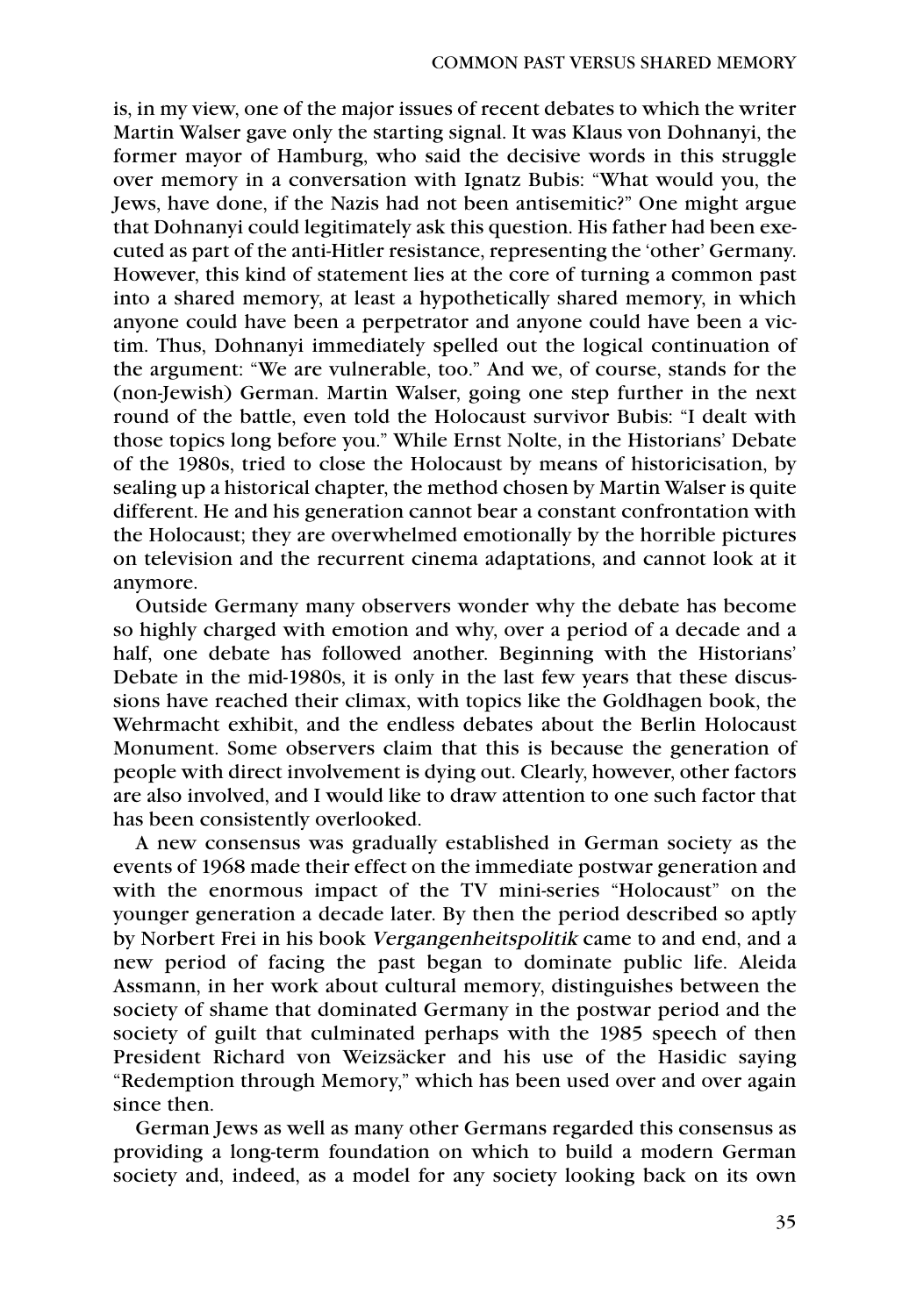crimes. The plan to build a Holocaust monument – also formulated in the 1980s – was perhaps the most radical expression of this new attitude. It was an initiative without any precedent: a society builds a monument not for its own war victims but for the victims of its own war and crimes. Since the 1980s, many German Jews, as well as others, have considered this consensus to be so self-evident that they simple cannot imagine a German public figure openly disagreeing with the commonly accepted view of the past. To condemn antisemitism, to recognise the uniqueness of Nazi crimes, and to continue to confront the Nazi past as in the previous two decades, became standard requirements – and there were certain rules on how to adhere to them. For people who violated such rules, such as the former Bundestag Speaker Jenninger, the consequence was clear: they had to resign. Obviously, the gravity of the consequences diminished with the passing of the years. Thus although Martin Walser's statements were far more poignant than Jenninger's unfortunate remarks made a decade earlier, there was no lack of prominent defenders for Walser, who was honoured by various circles even after the debate became rather emotional. This shows a certain shift of opinion, which is also expressed in the muchrepeated statement that the consensus of the 1980s amounted to no more than "politically correctness" and did not reflect true opinions.

It is often forgotten that many of the people who stood at the centre of German–Jewish disputes from the 1980s had previously been in the very midst of German–Jewish co-operative efforts: Ernst Nolte, the Berlin historian who started the Historians' Debate with his questioning of the uniqueness of the Holocaust and who has since sunk deeper and deeper into abstruse historical theories, had once been one of the editors of the Herzl diaries, a co-operative German–Israeli scholarly enterprise; Jenninger was considered an outspoken friend of Israel before he had to step down after his disastrous speech in the Bundestag; Klaus von Dohnanyi only recently opened the Hamburg Magbit evening, a fundraising event organised by the local Jewish community for Israel. He has been and still is a regular participant in the German–Jewish dialogues organised by the Bertelsmann foundation.

The role of the late Rudolf Augstein in these debates deserves a little bit more attention. The long-time editor of the most influential German weekly, Der Spiegel, placed a provocative comment on the Walser Debate and the planned Holocaust Memorial in his magazine. It was left to Augstein to spell out what his friend Martin Walser had only paraphrased: "One cannot dictate to us from outside the country how we should form our new capital in memory of the past," he wrote. One wonders, for a moment, who is dictating what from outside? Was it not a very German issue to initiate the discussion about a Holocaust monument in Berlin, even if the main protagonist, Lea Rosh, after adopting a Jewish-sounding name is believed by many Germans to be Jewish? After all, it was a truly German Bürgerinitiative with the special interest of the Christian Democratic Chancellor. But this is not enough for Augstein: German-Jews should stay out of the debate altogether: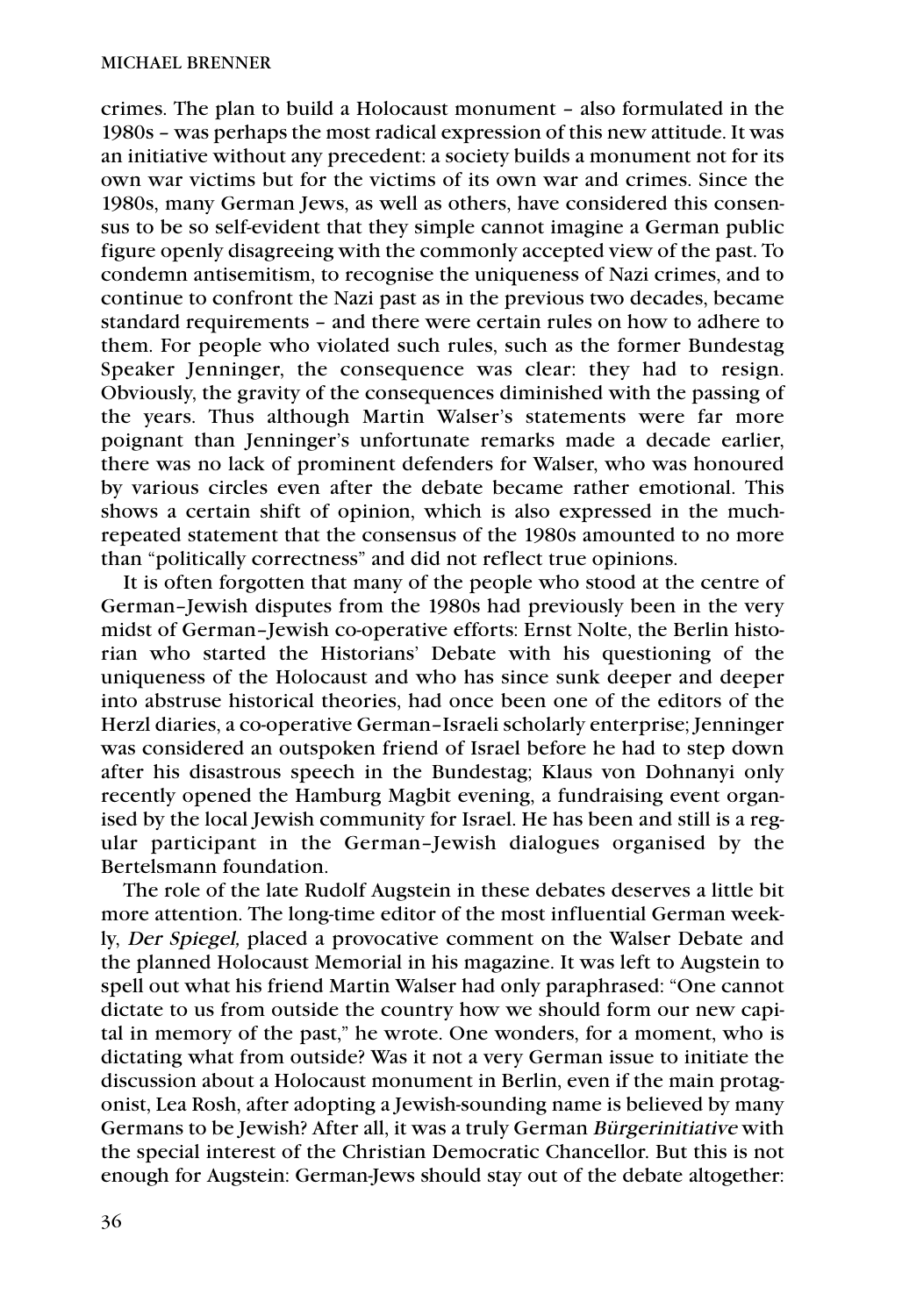Bubis is too "befangen," Michel Friedman "isn't the right person," and even the self-appointed German-Jewish patriot Professor Michael Wolffsohn from the University of the German Armed Forces, who rushed to be first in line to demand Bubis' resignation, is not left out by Augstein, who disqualifies him from participating in the Walser debate by questioning his literary knowledge.

At the end, Augstein happily states that finally all taboos are broken. All taboos? Not really, if one reads Augstein's text. He still believes he needs to use codewords to denounce American Jews. He does not mention the word Jew once, but everyone knows who is meant when he speaks about "the New York Press" and the "sharks in lawyers' robes". Where he does in fact use the term Jews, he quotes Konrad Adenauer who allegedly said: "World Jewry is a mighty power."

It is the Germans that emerge, in recent statements by Walser, Augstein, and Dohnanyi (by the way, all are part of the same generation), as just as vulnerable (verletzbar) as the real victims. Dohnanyi introduced this term, but Augstein and others happily adopted it. Augstein even went so far as to claim that if the construction of the Holocaust monument went ahead, his fellow Germans will "be beaten up by the world press every year for their whole lives and until the seventh generation." This is hardly a pleasant vision for a vulnerable nation. The often-heard statement "The Germans will never forgive the Jews the Holocaust" may soon be turned to the statement: "The Germans will never forgive the Jews the Holocaust monument."

In an annual lecture honouring the Scholl brothers and sister who led the anti-Nazi resistance movement at Munich University, Klaus von Dohnanyi made a quite interesting appeal: it would be better to build a monument to German resistance fighters. That, of course, could never be called by Martin Walser a monumentalisation of German shame; instead it would be a tribute to German courage. One cannot help but draw a somewhat cynical conclusion: perhaps one could solve the insolvable riddle about what is the most appropriate monument by a simple sculpture inscribed with the words "To a vulnerable nation".

Only a few years ago Martin Walser delivered the speech for Victor Klemperer, who had been posthumously awarded the Geschwister-Scholl-Award. As the Sueddeutsche Zeitung noted at the time, the dead have no way of choosing those who would laud them. In this speech, Walser made a very crucial distinction, which popped up again in another more recent speech. There are good Jews, like Klemperer, who had, of course, converted before World War I and symbolised the most assimilated segment of German Jewry; then there were the rather negative examples, and Walser mentions, explicitly Gershom Scholem, who never believed in a German–Jewish symbiosis. To mention repeatedly Klemperer as the best example of a successful German–Jewish coexistence just shows how little Walser understands of German-Jewish history and of Scholem's arguments. This naivité is, to my understanding, the only possible excuse for Walser's recent statements. They are, however, well received in the German public,